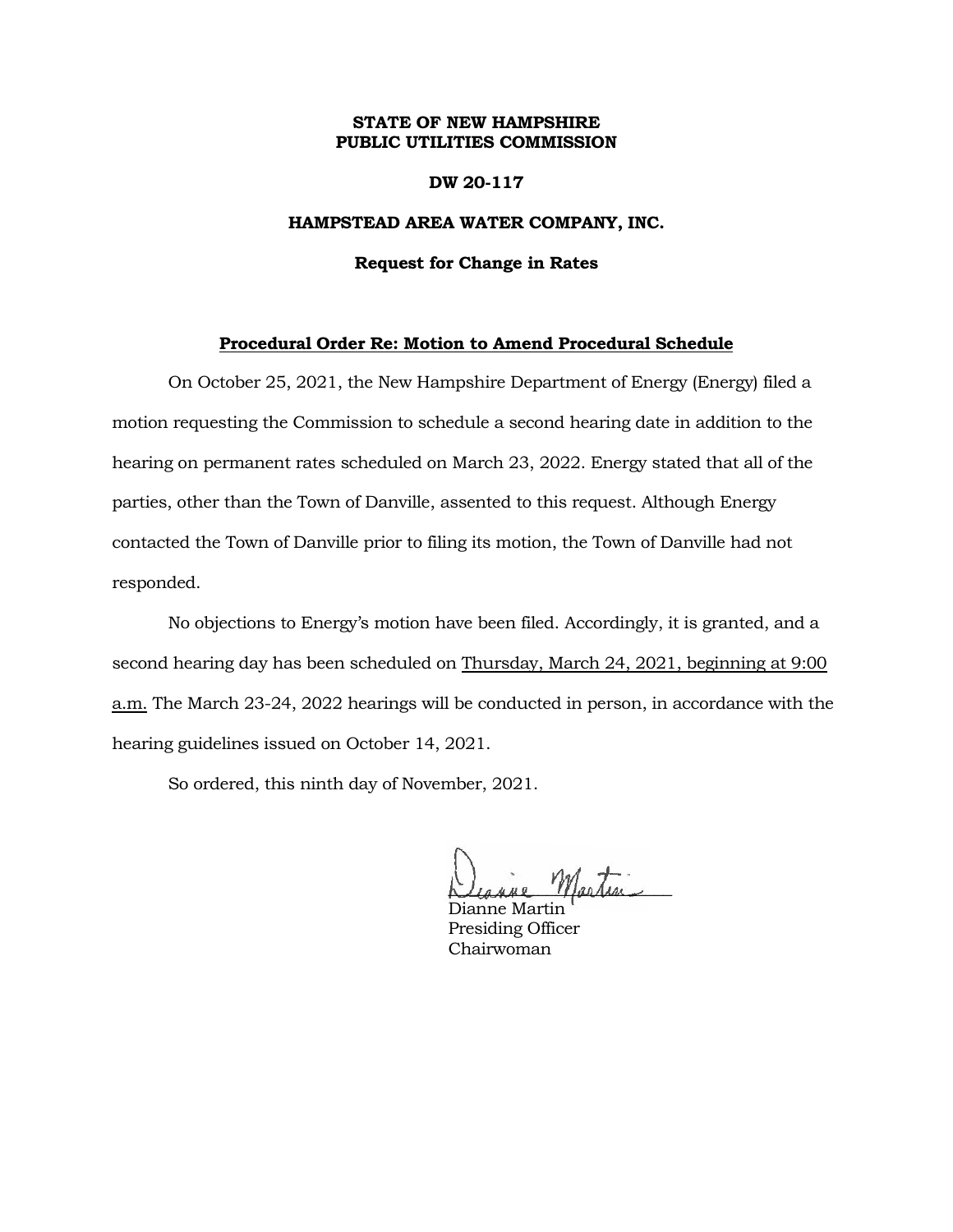# Service List - Docket Related

Docket# : 20-117

Printed: 11/9/2021

Email Addresses

ClerksOffice@puc.nh.gov aaugeri@lewisbuilders.com wbaldwin@atkinson-nh.gov douglas.brogan@gmail.com adminasst@townofdanville.org sambosox@gmail.com cressmandg@atkinson-nh.gov robyn.j.descoteau@energy.nh.gov kfarahsb@gmail.com josie.gage@oca.nh.gov david.n.goyette@energy.nh.gov lojogut@gmail.com ahansen@atkinson-nh.gov tklaes@blueridgecs.com donald.m.kreis@oca.nh.gov jayson.p.laflamme@energy.nh.gov charlie@hampsteadwater.com anthony.j.leone@energy.nh.gov nm1w@nm1w.com karen.j.moran@energy.nh.gov chris@atkinsoncc.com harold@lewisbuilders.com smorse@hampsteadnh.us dmullinax@blueridgecs.com smurphy@hampsteadnh.us amanda.o.noonan@energy.nh.gov shawn oneil@mail.rit.edu ocalitigation@oca.nh.gov dpatch@orr-reno.com k.Alan.richards@gmail.com mary.e.schwarzer@energy.nh.gov howard@energytactics.com gspero@atkinson-nh.gov sspyveewater@gmail.com stephenpstcyr@yahoo.com karen.sue.steele@gmail.com john@lewisbuilders.com sally.theriault@comcast.net